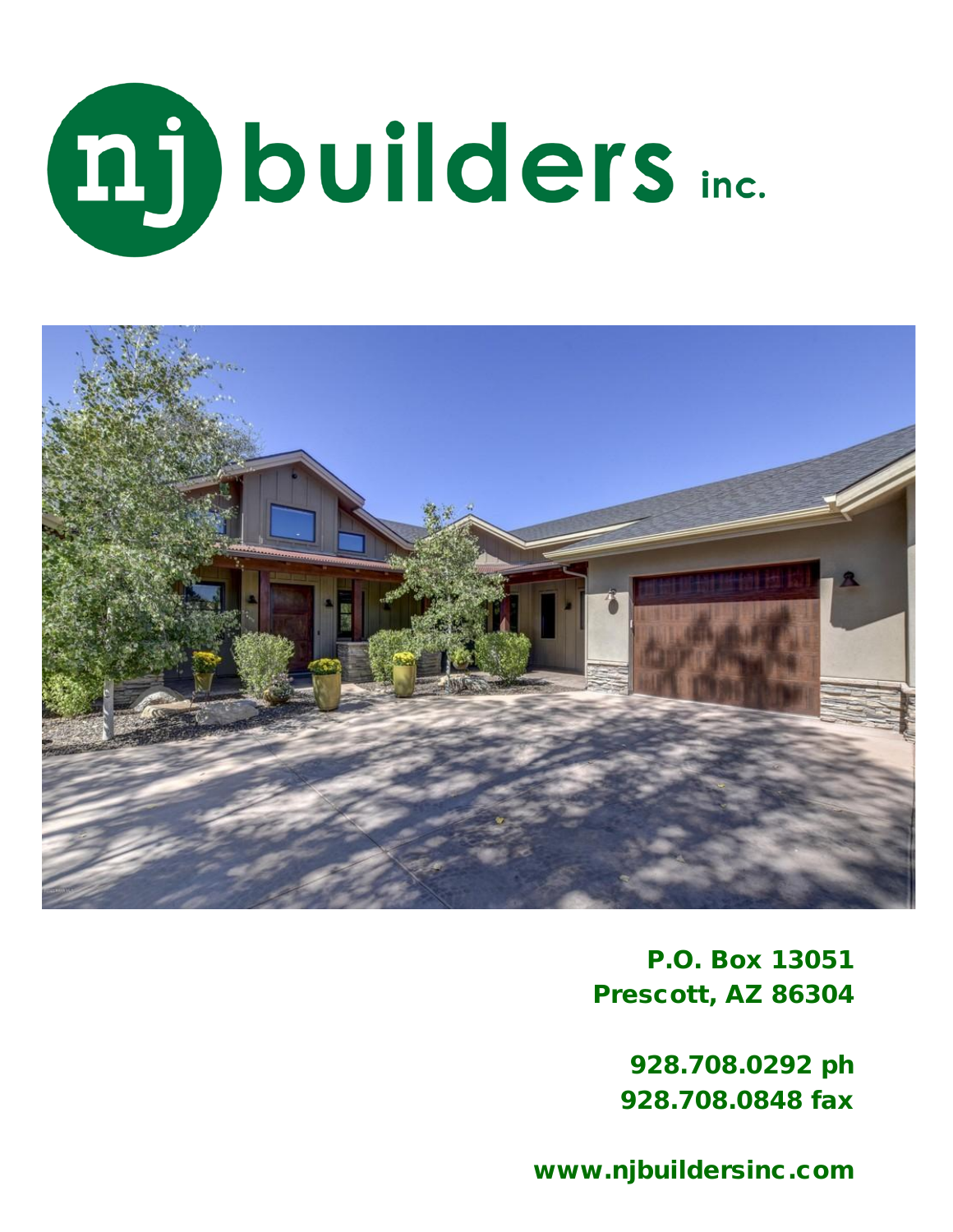## **Services**

*NJ Builders, inc. is a full service Design Build general contracting company located in Prescott, Arizona. Established in 2002 we offer services for a diverse range of building projects including custom homes, remodels, commercial buildings, and tenant improvements.* 

*We are licensed by the state of Arizona as a Dual Building Contactor, negotiating both Commercial and Residential contracts, we work with you from concept to completion.* 

### **Pre-Construction Planning**

- Site Selection & Survey
- Architectural Design & Construction Documents
- Cost Estimating
- Bid Solicitation
- Contract Preparation
- Permit Process Management
- Architectural Review Home Owner Association Approval

#### **Construction**

- Field Supervision
- Scheduling / Subcontractor Coordination
- Interior Design / Assistance with Finish & Fixture Selections
- Contract Administration
- **Ouality Control**
- In house skilled labor Masonry, Rough & Finish Carpentry

#### **Project Completion**

- Final Inspections / Occupancy Permit
- Punch List Completion
- Creation of Operation and Maintenance Manual

Faithful use of subcontractors that we know and trust allows for more efficient construction progression and insures each project is built to the highest standard. All NJ Builders Inc. homes are energy efficient, built with a superior insulation, Low E window glass, and air-sealing package.

*We construct a minimal number of projects each year in order to maintain the level of personal attention every client deserves. Our goal is to assure 100% client satisfaction throughout the construction process and beyond.*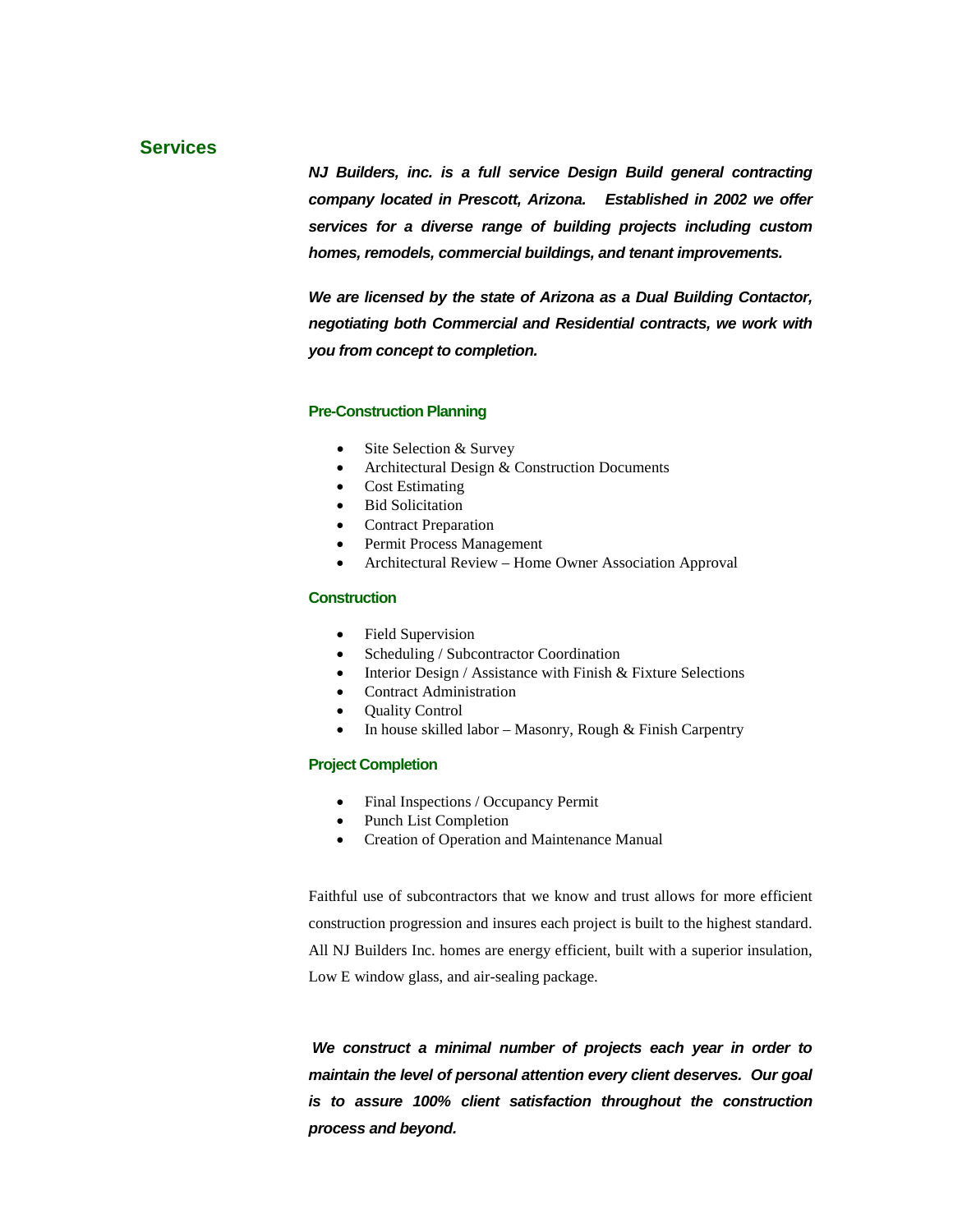## **Our Team**

As Project Manager, Brian Cashatt, owner and founder of NJ Builders, Inc., personally supervises all aspects of the project. Through education and experience he is well versed in both business and fieldwork.

*Since establishing NJ Builders, inc. Brian has increased annual sales by 300%. Partnered with over 50 professional subcontractors and material suppliers he has built numerous custom homes, commercial office buildings, and tenant improvements.* 

Before establishing his own company Brian was Project Manager for Dollar Construction, Inc. in Flagstaff, Arizona. Specializing in residential and commercial framing with projects topping 125,000 square feet, Brian maintained project direction and managed all positions. His additional duties included contract negotiation, billing, estimating, and purchase orders.

Brian received a Bachelor of Science in Construction Management from Northern Arizona University where he also minored in Business Administration. While in college he gained hands on experience as a carpenter for both residential and commercial construction companies in Flagstaff and Prescott.

#### *Brian has the benefit of a support staff that includes:*

- Field Superintendent Alex Davis. Alex is onsite daily monitoring quality control and construction progress.
- Project Coordinator Alyson Davis. Alyson has a Bachelors degree in Interior Design, 15+ years in construction administrative support, and over 25 years of customer service experience. Alyson handles administrative duties, pre-construction planning, estimating, finish & fixture selection, and supports the field superintendents throughout the construction process.

*Together we work to understand our clients' needs and through good communication and exceptional customer service, provide for a smooth construction process.*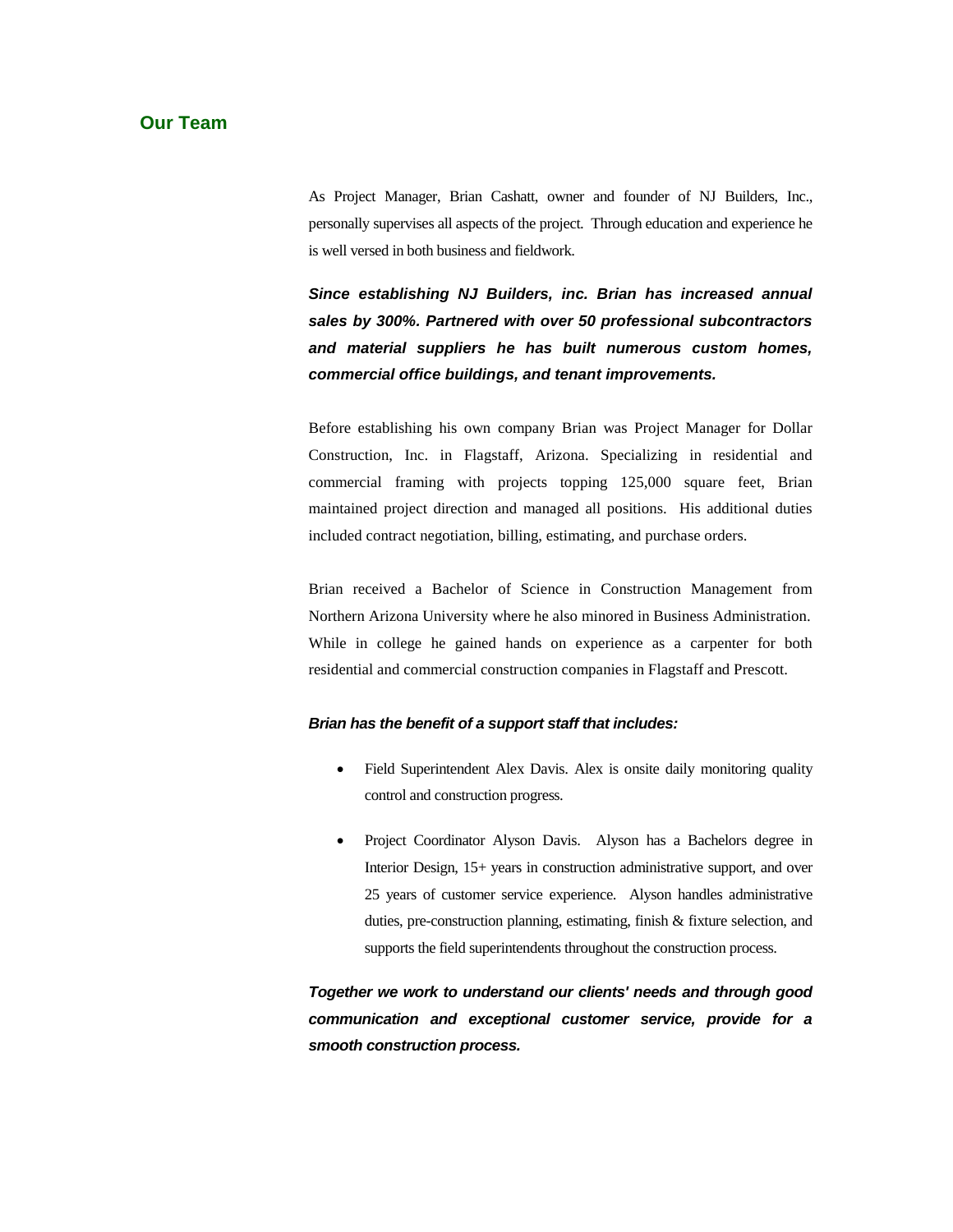# **Completed**





**Projects** *Our company designs and builds according to the specification of each individual piece of land; plans are never duplicated. Since our inception in 2002, we have built many custom homes and several high end commercial office buildings and tenant improvements. Repeat clients are a testament to our practices and products.* 

# **Residential**

| <b>Badley Residence</b><br>5,600 S.F. Custom Home Remodel & Addition | 1050 N Lookout Point Road, Prescott, AZ  |
|----------------------------------------------------------------------|------------------------------------------|
|                                                                      |                                          |
| <b>Swartz Residence</b><br>6,700 S.F. Custom Home                    | 2177 N Forest Mtn. Rd, Prescott, AZ      |
|                                                                      |                                          |
| Simon Residence                                                      |                                          |
| 5,000 S.F. Custom Home                                               | 160 Crystal Sky Drive, Sedona, AZ        |
| <b>Tonto Road Remodel</b>                                            |                                          |
| 3,000 S.F. Whole House Remodel                                       | 13405 N Tonto Rd, Prescott, AZ           |
|                                                                      |                                          |
| <b>Custom Residence</b><br>3,094 S.F. Custom Home                    |                                          |
| 750 S.F Guest House                                                  | 3300 Charla Drive, Prescott, AZ          |
| Howey Residence                                                      |                                          |
| 4,575 S.F. Custom Home                                               |                                          |
| 660 S.F. Guest House<br>9,000 S.F. Studio / Shop                     | 12920 N Quartz Creek Trail, Prescott, AZ |
|                                                                      |                                          |
| Milisen Residence                                                    |                                          |
| 3,307 S.F. Custom Home                                               | 3180 W Warm Springs Ln, Prescott, AZ     |
| Tonto Road Pergola                                                   |                                          |
| 1,200 S.F. Custom Pergola                                            | 13405 N Tonto Rd, Prescott, AZ           |
| Wojciak Residence                                                    |                                          |
| 3,375 S.F. Custom Home                                               | 2175 W Mountain Laurel, Prescott, AZ     |
|                                                                      |                                          |
| <b>Woolsey Residence</b><br>2,436 S.F. Custom Home                   |                                          |
| 1,644 S.F. Garage/Shop                                               | 1002 Studebaker Way, Prescott, AZ        |
| <b>Robinson Residence</b>                                            |                                          |
| 3,900 S.F. Custom Home                                               |                                          |
| 5,270 S.F Garage & Shop                                              | 14060 N Signal Hill, Prescott, AZ        |
|                                                                      |                                          |
| Plourde Residence<br>2,981 S.F. Custom Home                          | 14125 Spotted Eagle, Prescott, AZ        |
|                                                                      |                                          |
| Carlin Residence                                                     |                                          |
| 3,046 S.F. Custom Home                                               | 12675 Stella Rd, Prescott, AZ            |
| Rose Residence                                                       |                                          |
| 2,675 S.F. Custom Home                                               | 830 Spring Trail, Prescott, AZ           |
|                                                                      |                                          |







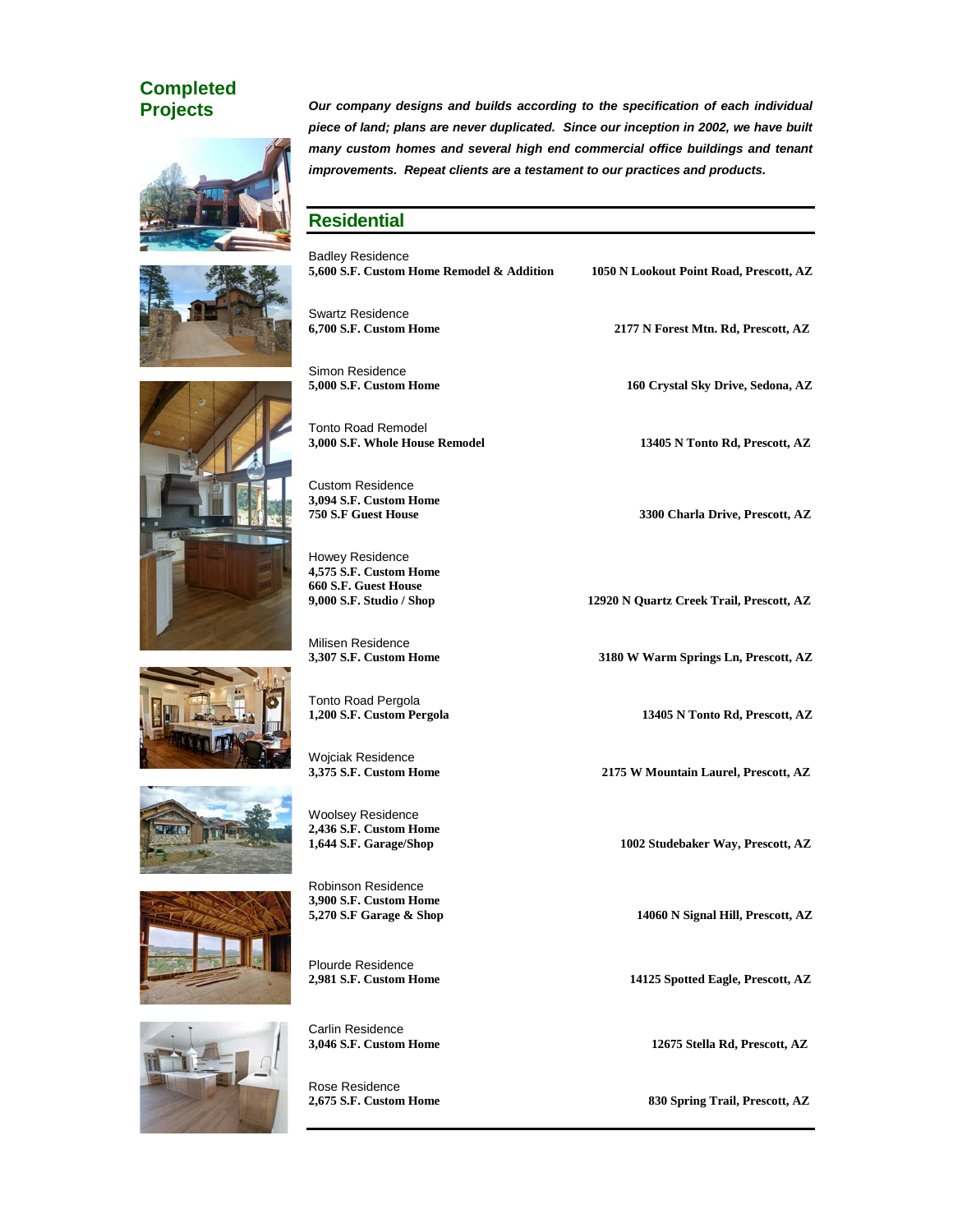## **Commercial**

Aurora Prescott Group<br>6,227 S.F. Office Building

**6,227 S.F. Office Building 3195 Stillwater Drive, Prescott, AZ**

**3,500 S.F. Inpatient Unit 3195 Stillwater Drive, Prescott, AZ**

**2,462 S.F. Office Building 824 Valley Street, Prescott, AZ**

**4,021 S.F. Medical Office Building 3191 Stillwater Drive, Prescott, AZ**

1955 Commerce Center Circle, Prescott, AZ

1021 N Hwy 89, Chino Valley, AZ

**Glass Wall Partitions and T.I. 30 + Branches across AZ**

525 Posse Ground Rd, Sedona, AZ

**Daycare Center TI 3045 Tani, Prescott Valley, AZ**

**Welding Shop Remodels Mayer, Ash Fork, Seligman, & Bagdad High Schools District Office Remodel 3003 Centerpointe East, Prescott, AZ**

**5,000 S.F. Tenant Improvement 2960 N Centre Court, Prescott Valley, AZ**





Aurora Prescott Group<br>4,021 S.F. Medical Office Building

City of Sedona Police Department **A.D.A. Holding Cell Addition/Office Remodel 102 Roadrunner Sedona, AZ**

Skin Institute T.I.<br>Tenant Improvement

City of Sedona **Internet Technology Office Remodel 102 Roadrunner Sedona, AZ**

Domino's Pizza<br>1500 SF Tenant Improvement

Allied Cash Advance

Central Yavapai Fire District **Station #51 Bunkhouse Remodel 6th Street, Prescott, AZ**

City of Sedona

NACOG Prescott Valley Early Head Start<br>Daycare Center TI

Mountain Institute JTED<br>Welding Shop Remodels **Centerpointe Classrooms**

Prescott Eye Care **Optical Office & Surgery Center TI 3769 Crossings Drive, Prescott, AZ**

Super Radiator Coils Various office, restroom, & conference TI's 2610 S 21<sup>st</sup> St., Phoenix, AZ

Granite Orthopaedics